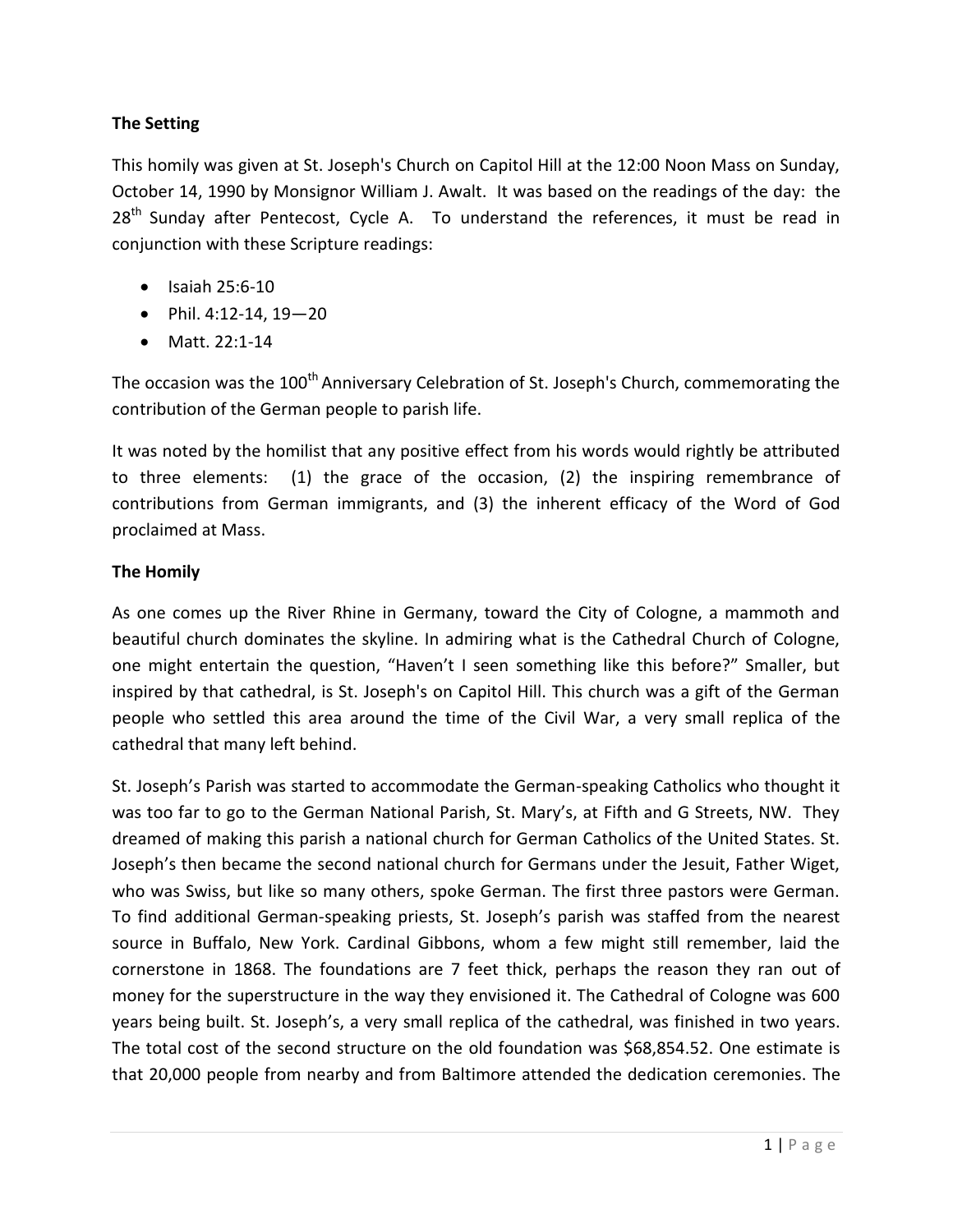parish was staffed by German-speaking priests from the Jesuit mission out of Buffalo, with the assistants more or less coming from the Maryland/New York Province.

In 1886, eighteen years after the cornerstone was laid, Father Valentine Schmitt, from the Archdiocese of Baltimore-Washington, a German-speaking priest, was to become pastor. At his request, St. Joseph's ceased to be a national German parish— one of the conditions of his coming here as pastor. The present church was built between 1890 and 1891, hence our celebration today and throughout this year.

The German people and their priests built this church on a hill, nothing compared to the Bavarian Alps, but a hill nonetheless, especially if taken in perspective with the other sections of DC like Swampoodle and Foggy Bottom. This hill today is known as Capitol Hill. From the point of view of our faith, this building is the more important building on the HiII. The mountain, mentioned in the first reading, Isaiah 2526-10, was not so much a topographical detail as a place where the Lord dwells: hence, Mt. Sinai, Mount of the Transfiguration, and Mount Calvary. The mountains are the places where God dwells and where God works. This use of the mountain was our human language trying to express the divine presence, transcendence and dwelling. Again, we speak of God "coming down" to earth and Jesus as "going up" to heaven; poor language attempts to express the Incarnation and the Ascension. The mountain and the hill are viewed as God's dwellings. Ours is the great God who is not just one of us, except when Christ takes upon himself a human nature from Joseph's spouse, Mary. Here on the Hill, God has dwelt in a special way these many years; among his assembly, the parishioners, in the Eucharist, and in the proclamation of His Word. St. Joseph's Parish (the Church on Capitol Hill) is still a sign of God's continued dwelling with His people.

I cannot point to anything extraordinary among the German people of those years other than that which is outstanding in itself, their fidelity, their obedience, and their observance of the law, both civil and religious. In that, they were like their patron, St. Joseph. They lived their lives as the yeast, the salt, and the leaven of the Gospel here at St. Joseph's. St. Joseph, himself, seems to come across in the Gospel, as we say today, "as laid back." But do not mistake that for indifference, weakness, or unfaithfulness. From the obscurity of the hidden life of Nazareth, St. Joseph under Leo the XIII becomes the patron of the universal Church. That makes sense. He, who is the protector of Mary, his wife, and the child, Jesus, is the protector of what we have called the family recently, the domestic Church. Now he is the protector of the Church Universal which is Christ extended into time. As Mary is patroness of the sister German parish and is Mother to us all; so too is Joseph charged with being Protector of the Holy Family and with us.

Scripture called Joseph the Just Man. That did not mean that he simply paid his bills. The word "just" in this context meant he was an observer of the law. What a happy coincidence that a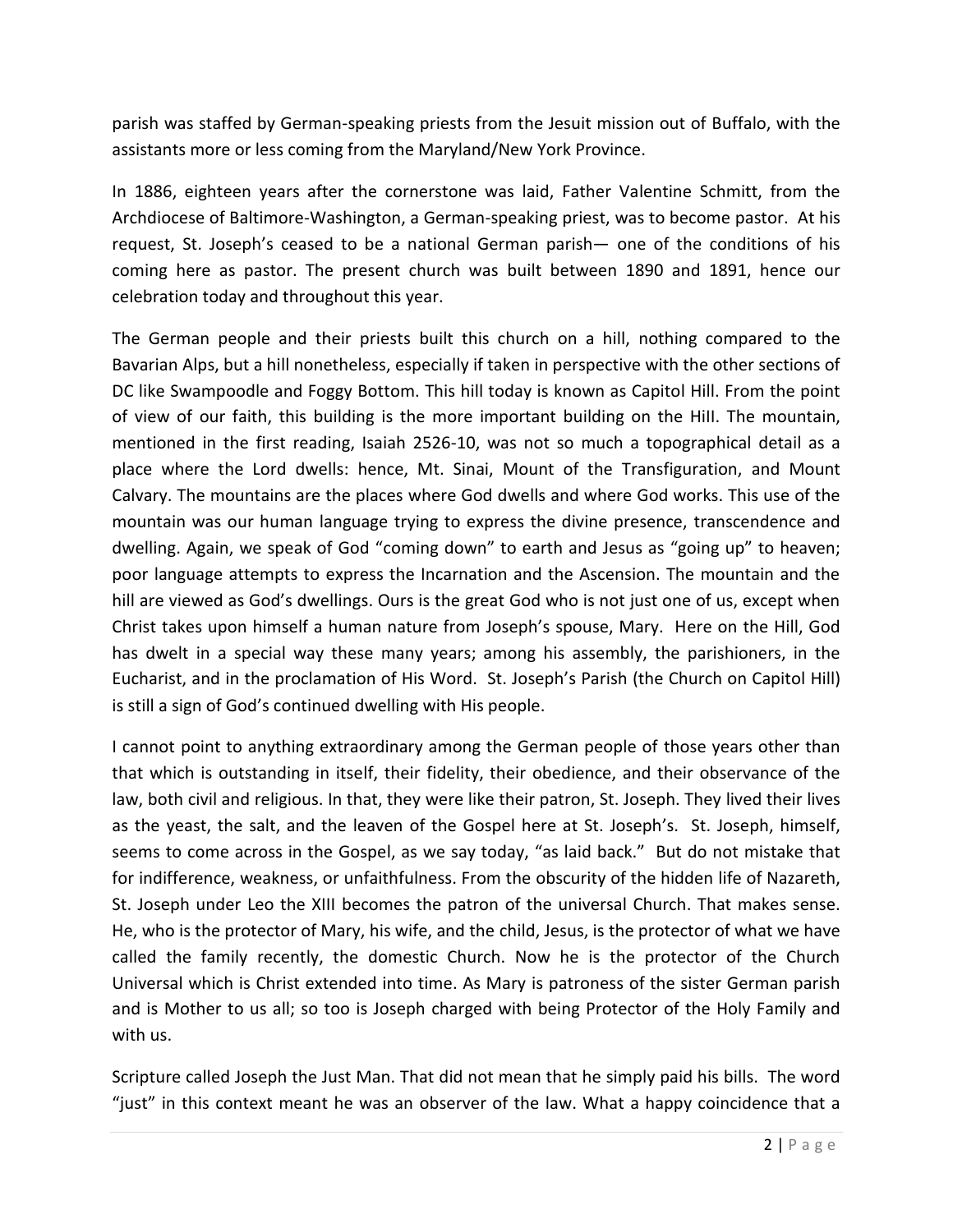just man should be patron here on the Hill where our legislators are called upon to be men who enact just laws. Joseph knew the law; e.g. that Jewish marriages take place in two stages: first, the betrothal and then the marriage. In prayer he was given an answer to his dilemma. He presumed that Mary was to be subject to the law because she was pregnant with the Christ Child before they came together. This also made her subject to the penalty that came with breaking the law. Joseph's answer was not to evade the law; rather his discovered in prayer that the law did not apply to the Blessed Virgin Mary— his wife that he had yet to take into his home. He observed the law even when it was inconvenient. Rome spoke: that everyone must go to the place of their origin to register for the census. The civil law was inconvenient for his wife was pregnant and near her time of delivery. Yet, he obeyed the law. For this just man knew that all authority came from God. Because he complied, we have the Christmas hymn, "0 Little Town of Bethlehem."

Joseph knew the law. He fled the jurisdiction of Herod to go to Egypt when Herod wanted to kill the child. Then from Egypt he took his family to another jurisdiction in the north, Nazareth. In this he was not unlike the early parishioners of this parish. They came to a strange land, not knowing the language, and not having security. Joseph, in all this, was a good patron for the German immigrants. Joseph taught Christ as the child grew in wisdom and age. He worked with his hands. He was a skilled laborer, probably something like a skilled cabinetmaker. He was much in demand, for Herod had taken 1,500 carpenters to Jerusalem to work on the temple. Joseph took Jesus to the temple on the Hill of Jerusalem to teach the child to pray. In this relationship of Joseph to Jesus, this wonderful experience of father and son, perhaps the seed of the prayer, "Our Father," was planted. Jesus saw a reflection of the heavenly Father in his protector, Joseph. Jesus taught us to call God our Father by the affectionate name, "Abba." The German immigrants, like Joseph, kept the law, said their prayers, did their work, went to church, raised their families, and were good husbands and wives. What better patron could there be for these hard-working faithful people from Germany to choose than Joseph, protector of the Church?

Joseph died (as all of us will) before Christ entered into His public life of teaching, dying and rising from the dead. We do not know much about Joseph during that private, hidden family life of thirty years. If Joseph were a German, I am sure, among his last words would have been that phrase that is so often on the lips of the German people, "auf wieder sehen" (till we meet and see each other again. This is more than a perfunctory goodbye. As Christians we believe we have here no lasting city in this world, but that "auf wieder sehen" in German is an expressed belief in eternal life and reunion. The Germans have a saying, "Those who live in Christ have not seen each other for the last time." Joseph, had he been German, could well have said this to his Holy Family. Those who preceded us in this parish could easily say that to us today, meaning, "I will see you again," anticipating reunion, resurrection, family joy, and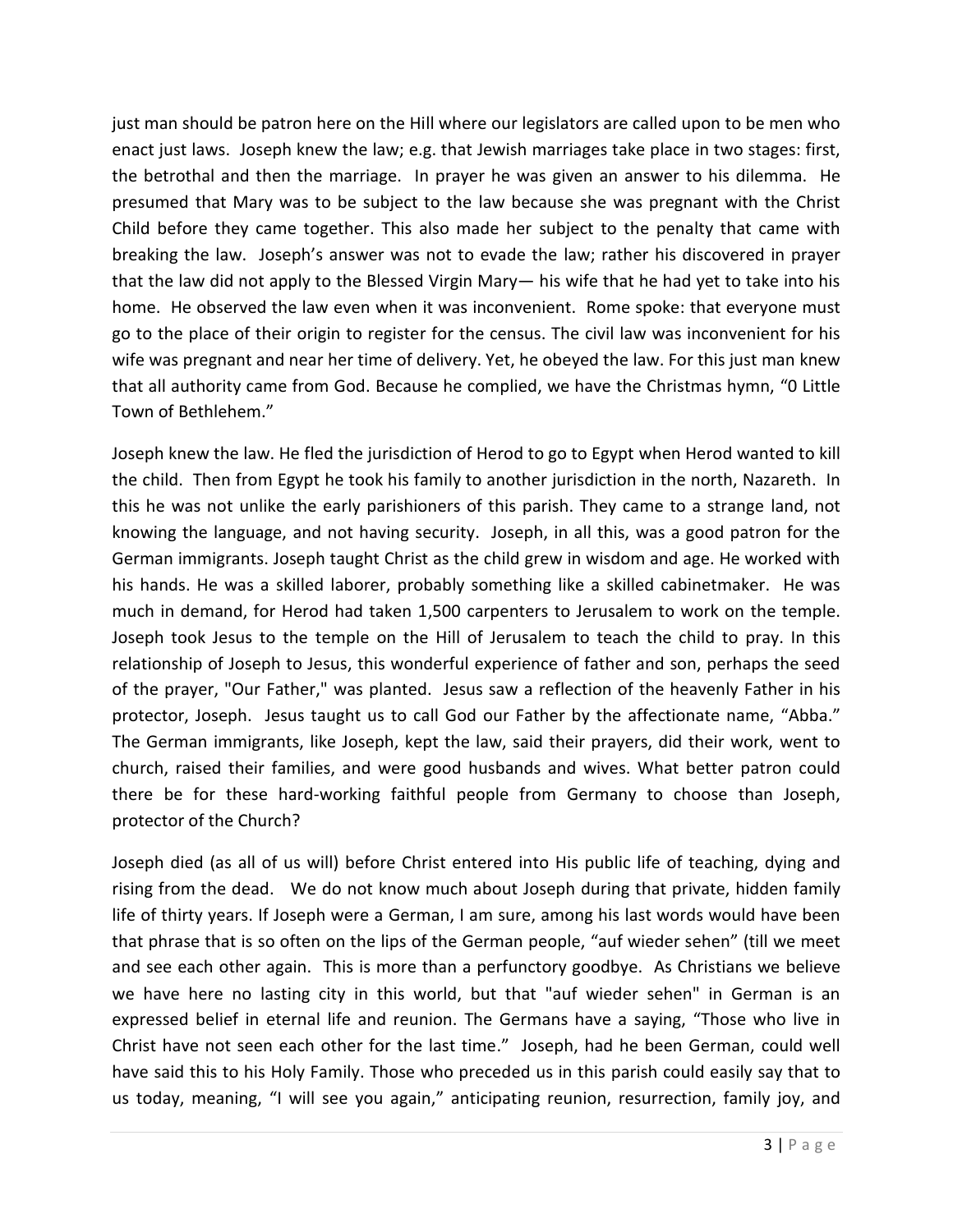happiness. Joseph was a humane, compassionate, obedient, respectful, hard-working, powerful, and patient man. He was one who found his place and his holiness in a simple or ordinary way of life. What a patron for the Germans— indeed, for all of us!

One of my favorite insights into Joseph as a father, as a family man, a husband, and as the protector of Mary and Jesus, is a short literary piece dealing with the time between Jesus' death and His resurrection, as the souls of the just throughout the ages wait patiently with Joseph for the news of their redemption. The piece is called "Limbo." It brings out the humanity of Joseph, patron of this parish and this Church. It is very characteristic of so many cultures and nationalities but also of the German parishioners who preceded us.

## **LIMBO** by *Sister Mary Ada*

The ancient greyness shifted Suddenly and thinned Like mist upon the moors Before a wind. An old, old prophet lifted A shining face and said: "He will be coming soon. The Son of God is dead; He died this afternoon."

A murmurous excitement stirred All souls. They wondered if they dreamed— Save one old man who seemed Not even to have heard.

And Moses standing, Hushed them all to ask If any had a welcome song prepared. If not, would David take the task? And if they cared Could not the three young children sing The Benedicite, the canticle of praise They made when God kept them from perishing In the fiery blaze? A breath of spring surprised

 them, Stilling Moses' words. No one could speak,

 remembering The first fresh flowers, The little singing birds. Still others thought of fields new ploughed Or apple trees All blossom-boughed. Or some, the way a dried bed fills With water Laughing down green hills. The fisherfolk dreamed of the foam On bright blue seas. The one old man who had not stirred Remembered home. And there He was Splendid as the morning sun and fair As only God is fair. And they, confused with joy, Knelt to adore Seeing that he wore Five crimson stars He never had before. No canticle at all was sung. None toned a psalm, or raised a greeting song. A silent man alone Of all that throng Found tongue—

Not any other. Close to His heart When the embrace was done, Old Joseph said, "How is Your Mother, How is Your Mother, Son?"